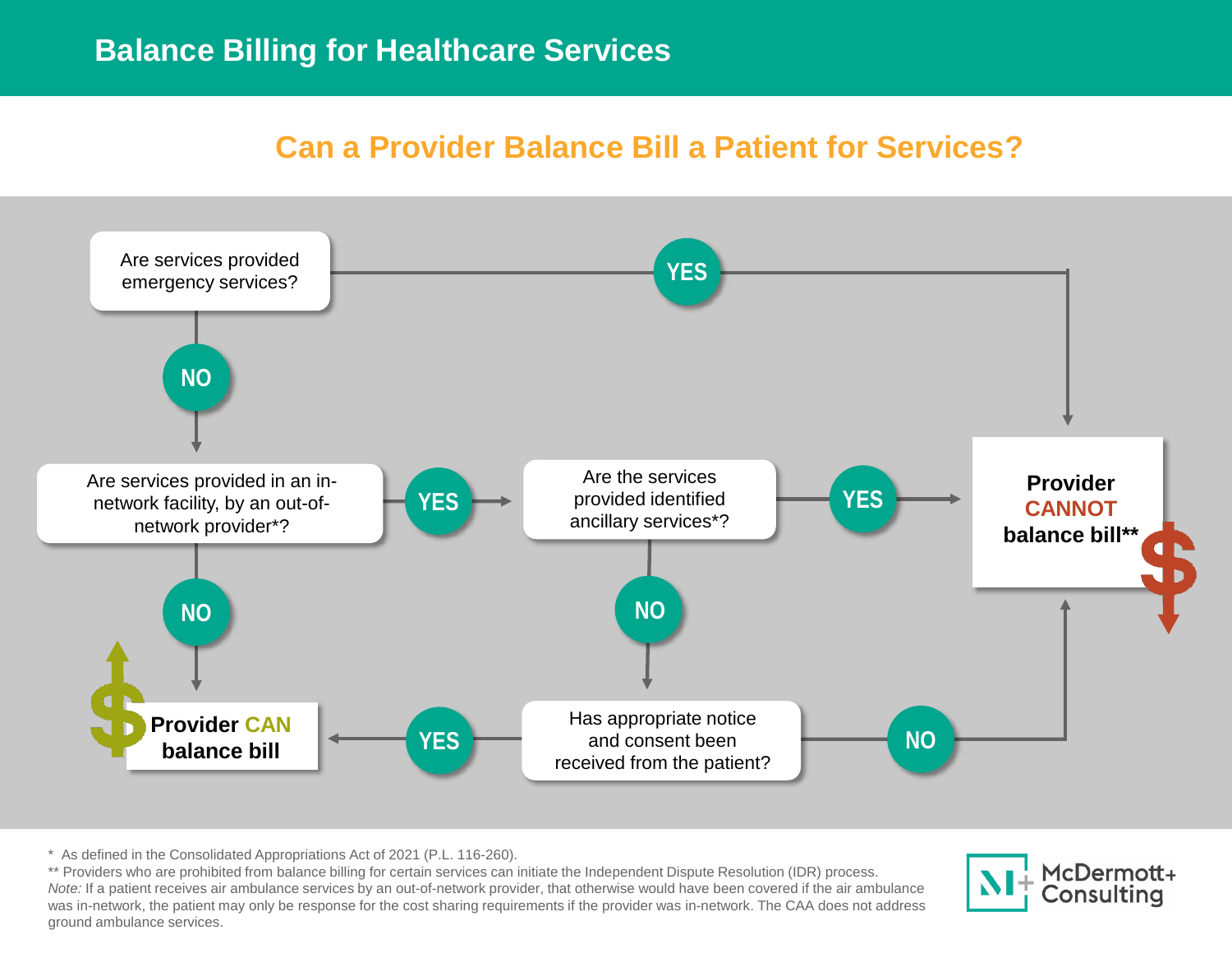## **Independent Dispute Resolution (IDR) Timeline**

#### **Providers who are Prohibited from Balance Billing for Certain Services can Initiate the IDR Process**